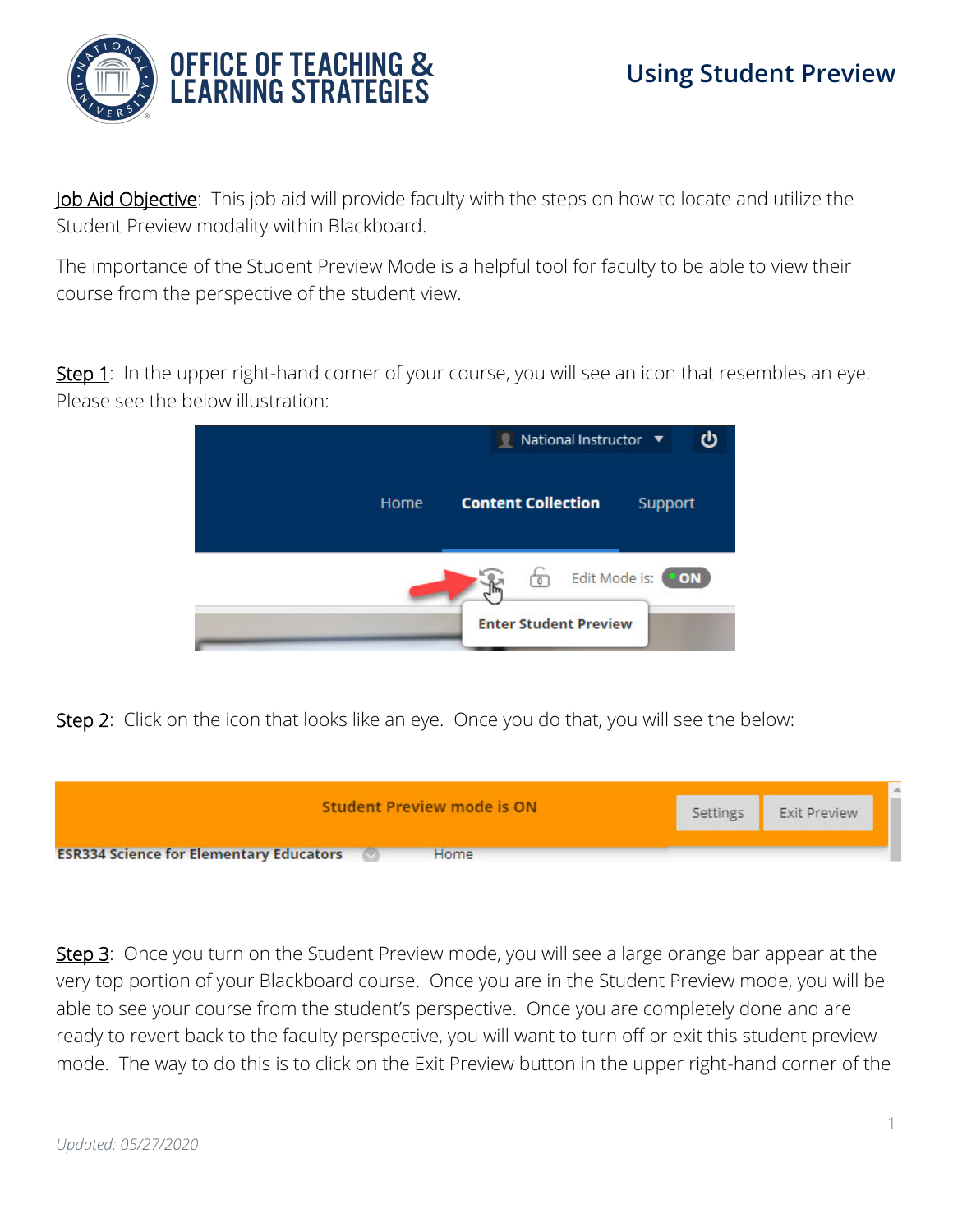

orange bar. Upon clicking on the Exit Preview button, you will see the following dialog box appear on your screen.

| You are leaving student preview. Using student preview created a preview<br>user in your course with all of your activity as that user. This user and the<br>related data may impact the course experience for you and your students.<br>What would you like to do?           |  |
|-------------------------------------------------------------------------------------------------------------------------------------------------------------------------------------------------------------------------------------------------------------------------------|--|
| Delete the preview user and all data (Recommended)<br>If you are finished previewing the course as a student, delete the<br>data and remove the preview user from your course.                                                                                                |  |
| ◯ Keep the preview user and all data<br>If you are temporarily leaving the student preview to complete your<br>task in your real account, keep the preview user and data. You can<br>delete the user and data by returning to student preview and<br>changing these settings. |  |
| Remember this choice and do not ask me again<br>This can be changed in Student Preview Settings, located in the<br>Student Preview control bar.                                                                                                                               |  |
| <b>Continue</b><br>Cancel                                                                                                                                                                                                                                                     |  |

Step 4: Before clicking on the Continue button, please read through all of the options within this dialog box. The first option on the very top is the RECOMMENDED option to choose. However, if you would like to have access to the same data once you return to the student preview mode, the second option is the option that you will want to select prior to clicking on the Continue button. Regardless of the option that you select, once you click on the Continue button, you will see the below.